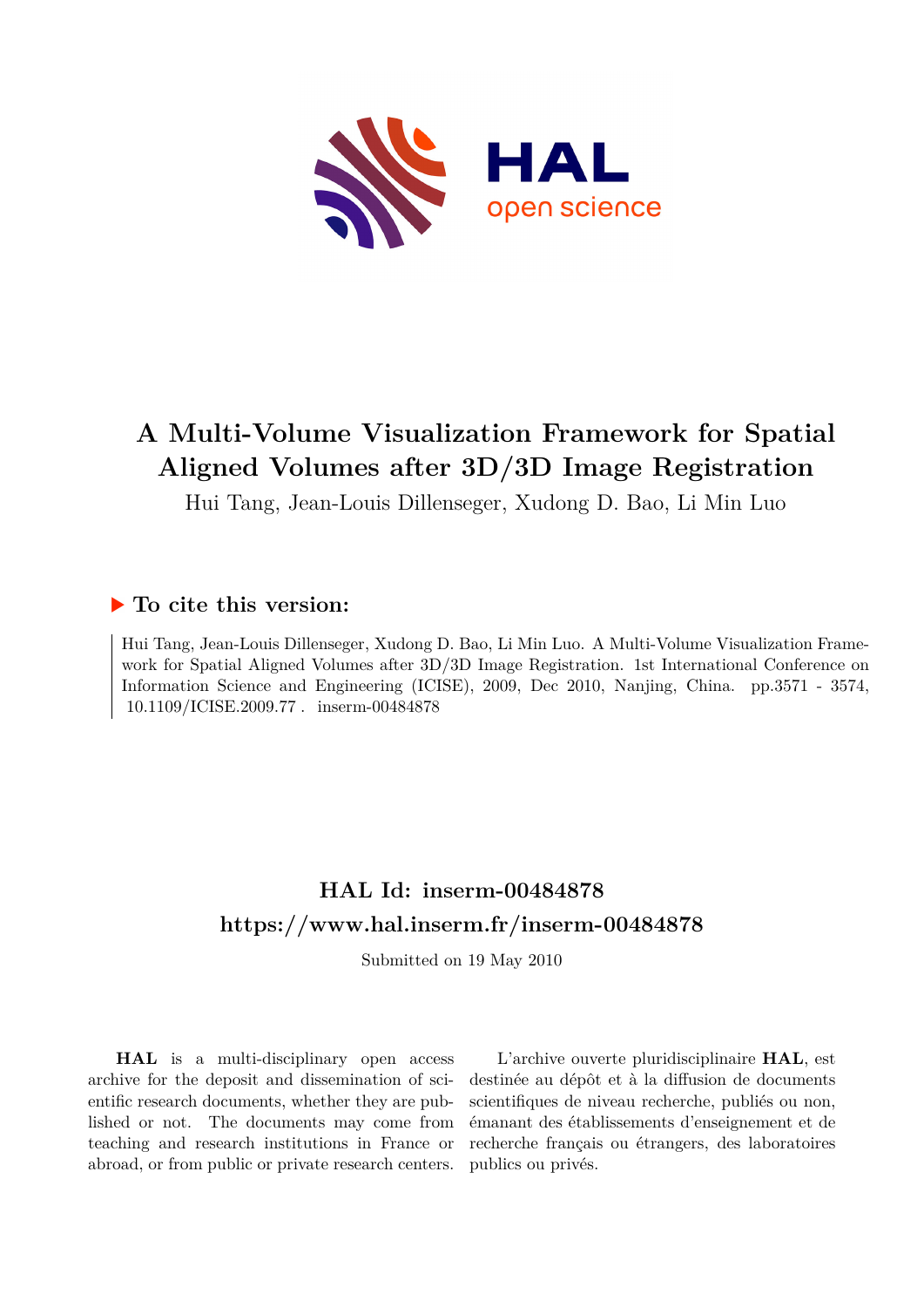# A multi-volume visualization framework for spatial aligned volumes after 3D/3D image registration\*

Hui Tang<sup>1,3</sup>, Jean-Louis Dillenseger<sup>2,3</sup>, Xu Dong Bao<sup>1,3</sup> and Li Min Luo<sup>1,3</sup>

<sup>1</sup>Laboratory of Image Science and Technology, Department of Computer Science and Engineering, Southeast University, 210096, Nanjing, China<br><sup>2</sup>INISERM U.642, Leberateire Traitement du Siemal et de l'Image

INSERM U642, Laboratoire Traitement du Signal et de l'Image, Université de Rennes I, 35042 Rennes, France

Centre de Recherche en Information Biomédicale Sino-Français (CRIBs)

**Abstract**: A new method for the visualization of spatial aligned volumes after 3D/3D image registration is presented in this paper. This work aims at displaying the full information of the multi-volume in the same scene. First, we form a vectorial volume from the spatial aligned multi-volume. Then, a statistical vectorial volume classification method based on neighborhood weighted Gaussian mixture model is applied to analyze the vectorial volume and get material distribution information. Finally, several rendering techniques are adapted to visualize the parameters. We imply an application case: the visualization of preoperative kidney planning system to express our visualization method, but this method is not limited to the specific application case. According to the levels where the data intermixing occurs, our method mix the data at the earliest level so that it is called the acquisition level intermixing method. **Keywords**: Direct volume rendering, medical imaging, multi-volume rendering, scientific visualization, vectorial volume classification, 3D image registration.

#### **1. Introduction**

Within medical acquisitions, multiple images are often acquired from subjects at different times, and often with different imaging modalities. In order to bring the different acquisitions into the same space, many researchers did effect on the research of medical image registration [1-3]. Image registration is the process of overlaying two or more images of the same scene at different times, from different viewpoints, and/or by different sensors [2]. According to the image spatial dimensions, the registration can be divided into three cases: 2D/2D, 2D/3D and 3D/3D, in which most current papers focus on the 3D/3D registration of two images [1]. After the 3D/3D registration, we will get several spatial-aligned volumes. A combined presentation of registered volume datasets will give a better view of the

anatomical structures, so that a multi-volume visualization method will be discussed in this paper.

For the visualization of single volume, direct volume rendering convey an entire 3D dataset in a 2D image directly. There are many research concerned about direct volume rendering [4-6]. The process of constructing an image from a volumetric dataset using direct volume rendering can be summarized by the following steps [7]: data traversal, sampling, gradient computation, transfer function, shading and illumination, compositing.





Cai and Sakas [8] classified the multi-volume rendering methods according to the levels where the data

<sup>\*</sup>This work is partly supported by the National Basic Research Program of China (No. 2010CB732503).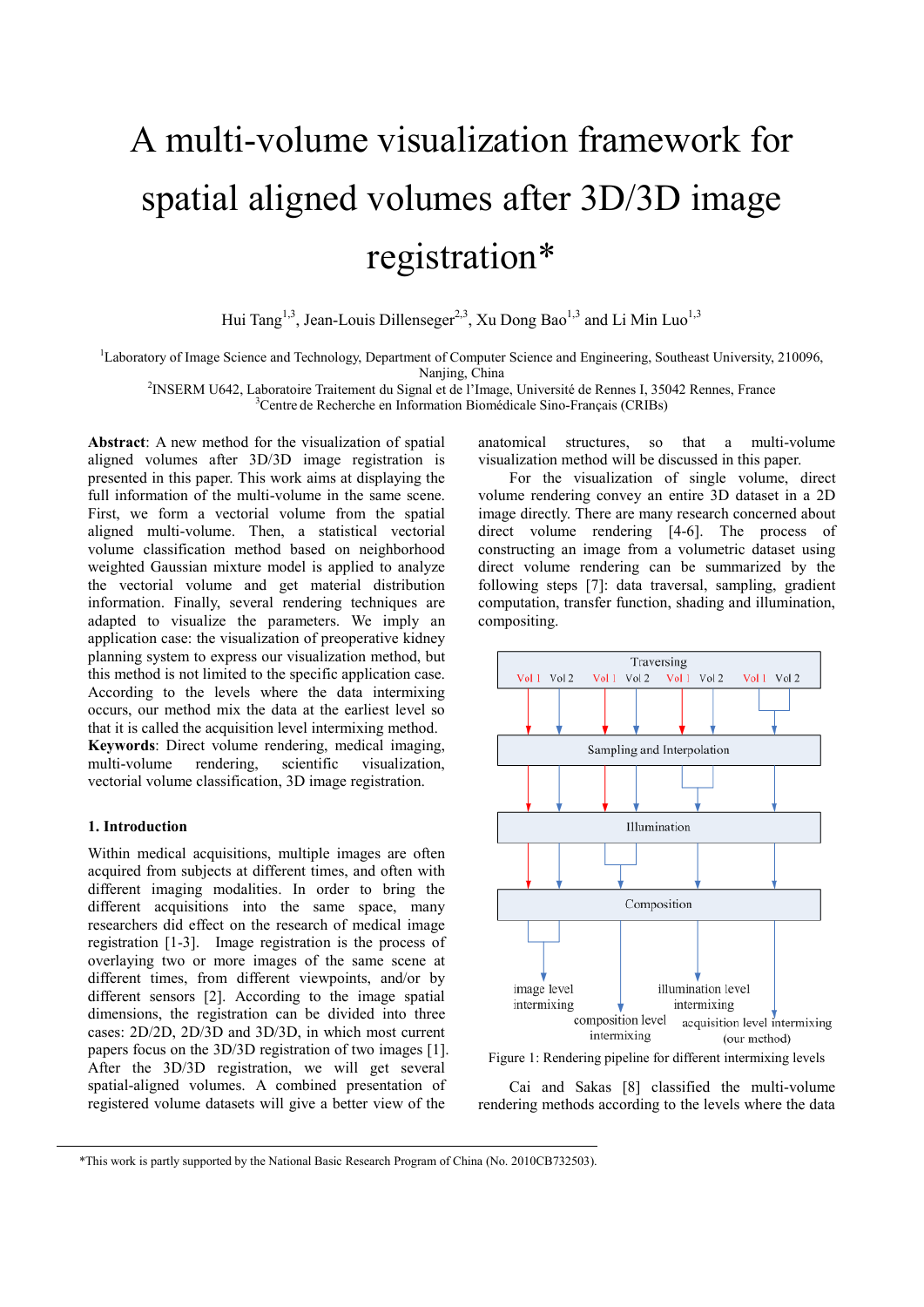intermixing occurs. Three levels were defined: *image level intermixing*, *composition level intermixing* and *illumination model level intermixing* (Fig. 1). All these presented methods render the multi-volume by mixing the component volumes at one certain step of volume rendering pipeline. But actually, these volumes are different acquisitions taken from the same patient so that they are not independent. So that we can form a *vectorial volume* dataset, in which each voxel contains a vector of *n* elements corresponding to the information of the acquisitions (*n* is equal to the number of acquisitions). Then the analysis can be performed on this vectorial volume instead of several individual volumes. That is to say, the intermixing level can then occur before the rendering pipeline. We will call this level *acquisition level intermixing* (Fig. 1). This method is realized by the following steps: first form a vectorial volume from the multi-volume; then apply a statistical multi-dimensional classification method to get the material property information; finally render the multi-volume according to the classified material properties.

The rest of this paper is organized as follows. Section 2 expresses the proposed multi-volume rendering framework. The statistical vectorial volume classification method has been presented in our previous paper [9]. After classification, several rendering methods can be used to display the material information, which are discussed in section 3. We take an application case of the proposed multi-volume visualization method for detail expression in this section. Finally, the conclusions are given in Section 4.

#### **2. Multi-volume rendering framework**

Based on the discussion in Section 1, we proposed a multi-volume rendering method which belongs to the acquisition level intermixing. The framework of this method is described in Fig. 2.



Figure 2: Multi-volume rendering pipeline

After registration, several volumes will be aligned into the same space. As analyzed before, the spatial aligned volumes can form a vectorial volume. If we analyze this vectorial volume instead of the individual volumes, the acquisitions can be taken into account at the same time. So that we propose to first perform analysis on this vectorial volume and then apply rendering techniques to show the analysis result parameters. Since the multi-volumes are mixed together at the beginning, according to the he levels where the data intermixing occurs, our method is called *acquisition level intermixing*. The intermixing step is realized by a neighborhood weighted mixture Gaussian classification method which has been presented in our previous paper [9].

#### **3. Rendering methods**

#### **3.1. An application case**

Renal cancer represents  $2 \sim 3\%$  of whole cancers and is the third most frequent in urologic cancer. If renal tumors are detected precociously, they are usually less than 4 cm so that a nephron sparring surgery can be considered through several methods like open or celioscopic surgery, even also radiofrequency treatments. In all of these cases the surgeon needs to establish his treatment planning and the first step of the kidney preoperative planning is to be aware about the anatomical structure of the patient's kidneys.

The CT uroscan is the classical clinical preoperative examination. It consists of three to four time spaced 3D acquisitions, which give complementary information about the kidney anatomy. The first acquisition is realized without injection of contrast agent and informs the surgeon about intern morphology of the patient. Just after a contrast medium injection, one or two acquisitions are taken, which reveal the renal vascular systems and the renal parenchyma and also give information about the nature and the location of the renal carcinoma. About ten minutes later on the last acquisition the collecting system is enhanced. The 3D/3D registration of these acquisitions has been presented in our previous work [10].

After registration, according to the framework we proposed (Fig. 2), a vectorial volume is formed. The vectorial volume classification method based on the neighborhood weighted Gaussian mixture model is applied [9]. With the material distributions and the material properties, both surface rendering and volume rendering techniques can be expanded to the vectorial volume visualization in the acquisition level intermixing method.

#### **3.2. Surface rendering method**

For scalar volume, surface rendering techniques approximate a surface by some geometrical primitives, most commonly triangles, which can then be rendered using conventional graphics accelerator hardware. The *Marching Cubes* algorithm [11] was developed to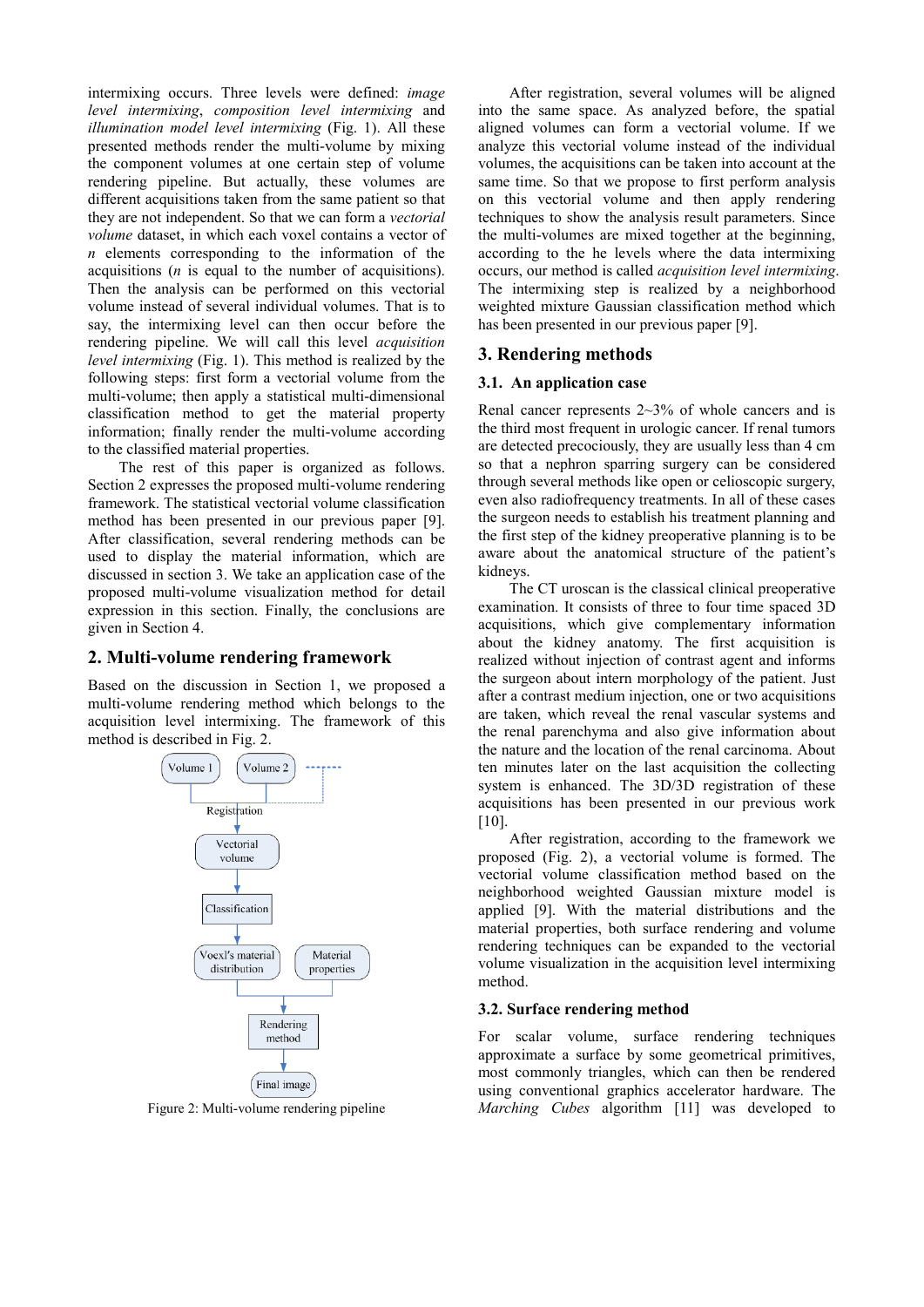approximate an iso-valued surface with a triangle mesh. This surface extraction cannot be applied on the vectorial volume directly because the vectorial *iso-value* is difficult to define. But the class distributions we get after applying the vectorial classification method are relatively separated. Each material distribution can be treated as an independent volume. Each material distribution volume is closed to a binary volume with the value range [0, 1] (especially at the border) instead of always 1 in a binary volume. We can get the surfaces of each material and then render them in the same scene as multiple objects so that the materials can be merged in the final image (Fig. 3).



Figure 3: Merged scene rendered by semi-transparent surface rendering technique.

#### **3.3. Volume rendering method**

The input of this rendering pipeline is the material probabilities on each voxel and the material properties (color and opacity value) assigned by the user. The volume rendering method for visualizing the classified material information is expanded from scalar volume rendering method. The difference exists in gradient calculation and transfer function design.

For gradient calculation, Drebin et al. [12] proposed to form a density volume by assigning a density value to each material and then composing the densities weighted by the materials' probabilities. A density characteristic  $\rho_k$  is assigned for the *k*th material and then the density is formed by the following formula for each grid:

$$
D = \sum_{k=1}^{K} p_k \rho_k \tag{1}
$$

We can see that the greater  $\rho_k$  is, the more important the *k*th material is. If  $\rho_k$  equals to zero, the *k*th material will disappear in the final image. The material opacity  $\alpha$  has the similar effect:  $\alpha = 1$ implies that the material is completely opaque, and  $\alpha = 0$  implies that it is completely transparent so that we can use the opacity  $\alpha$  to replace  $\rho$  to form the density volume. This replacement can reduce the input parameters of the rendering pipeline so that it can simplify the user input because the two properties: opacity  $\alpha$  and the density  $\rho$  can be confused. The formula is as follows:

$$
D = \sum_{k=1}^{K} p_k \alpha_k \tag{2}
$$

The gradient of the sample point can be calculated from the density volume *D* with any scalar volume gradient calculation method.

For transfer function design, according to the nature of the material probabilities, we proposed two methods: class decision method and composed color and opacity method.

*Class decision method*: For each sample point, we achieve a decision that the point belongs to one certain material and then assign the material color and opacity to the sample point for the final composition process. When we cast a ray into the volume, we calculate the first derivate along the ray. If the *k*th material probability volume gives the maximum first derivate, we select it as the class decision for the current sample position.

*Composed color and opacity*: Unlike the class decision method, the color and opacity for the sample position can be gotten from the material probabilities directly by multiplying the color and opacity assigned to that material by the probability of each material.

The rendering results with the two transfer function design method are shown in Fig. 4. On Fig. 4(a), we can see that the class decision method can better discriminate the different material; there is less color confusion in the rendering result. But the decision making process is a 0-1 procedure so the rendering results appear discrete. In contrast, on Fig. 4(b), the final result appears more continual because the boundaries are composed by two materials.



Figure 4: Rendering results. (a): Class decision; (b): Composed color and opacity

#### **4. Conclusions**

With the development of 3D/3D medical image registration methods, more and more application meets the requirement of the visualization of spatial-aligned volumes. Most of the existing methods for multi-volume visualization are based on the intermixing of the volumes